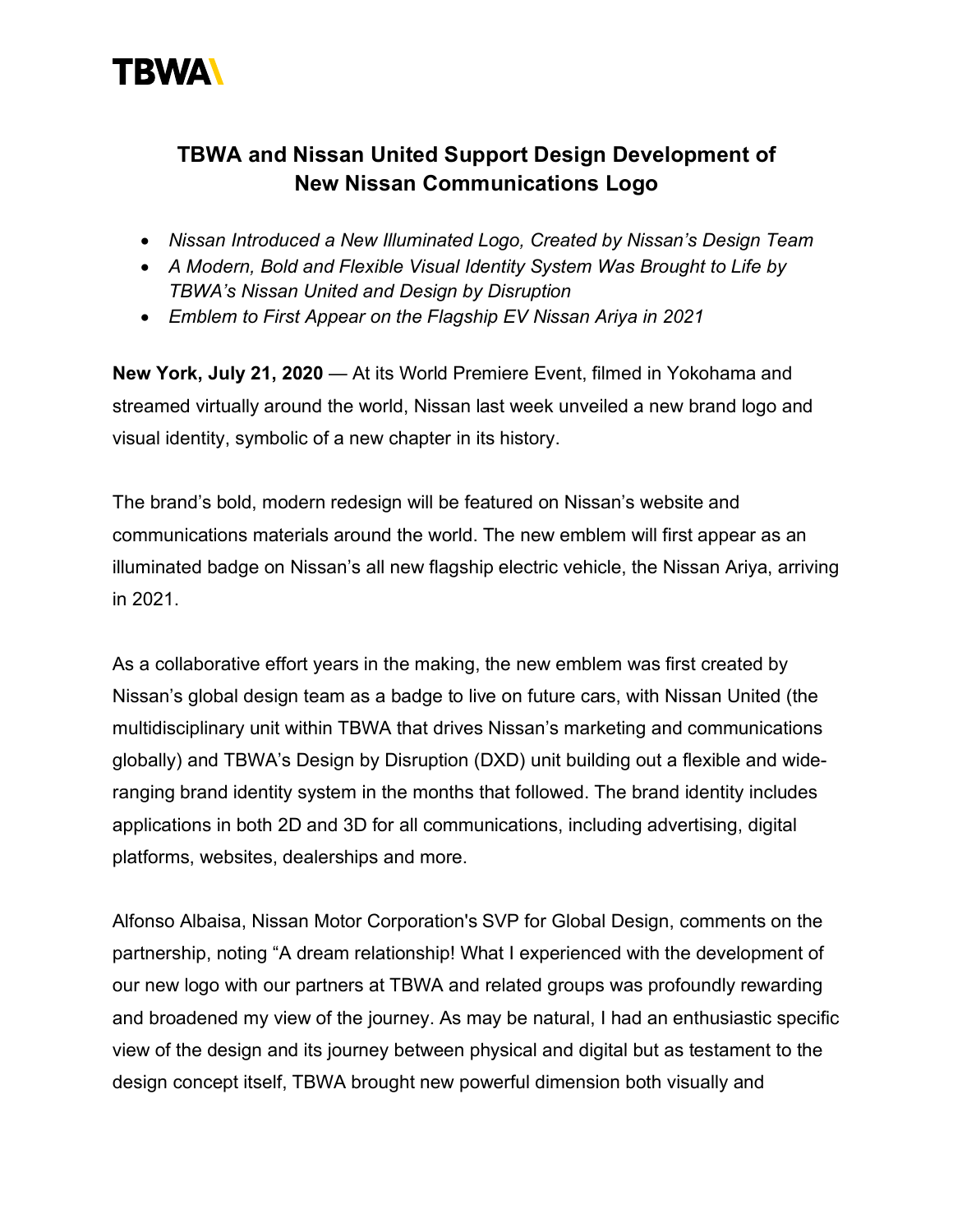

contextual. Loved how the TBWA creative initiative and deep artistic execution evolved, expanded and enriched my view."

Despite its simplicity and minimalism, the new Nissan logo is not a flat, one-size-fits-all design, but instead adapts to the different places in which it appears, built to explore the possibilities of the rich digital world. The logo is illuminated and the dominant use of white coloring represents increased electrification and continuous innovation. A video introducing the logo can be viewed here and multiple expressions of the new logo can be viewed and downloaded here.

"Much like the new logo, Nissan's future is illuminated and bright," said Jon Castle, Global President, Nissan United. "This new visual identity is in lockstep with a vibrant and thrilling brand. As we look to the months ahead, we are excited about the work that our teams around the world are developing in support of Nissan's success."

"Nissan is about excitement and movement, and with this brand identity our visual identity is alive, dynamic and surprising," Mark Sheldrake, Global Executive Creative Director, Nissan United.

More information on the new emblem and brand identity viewed at thenissannext.com.